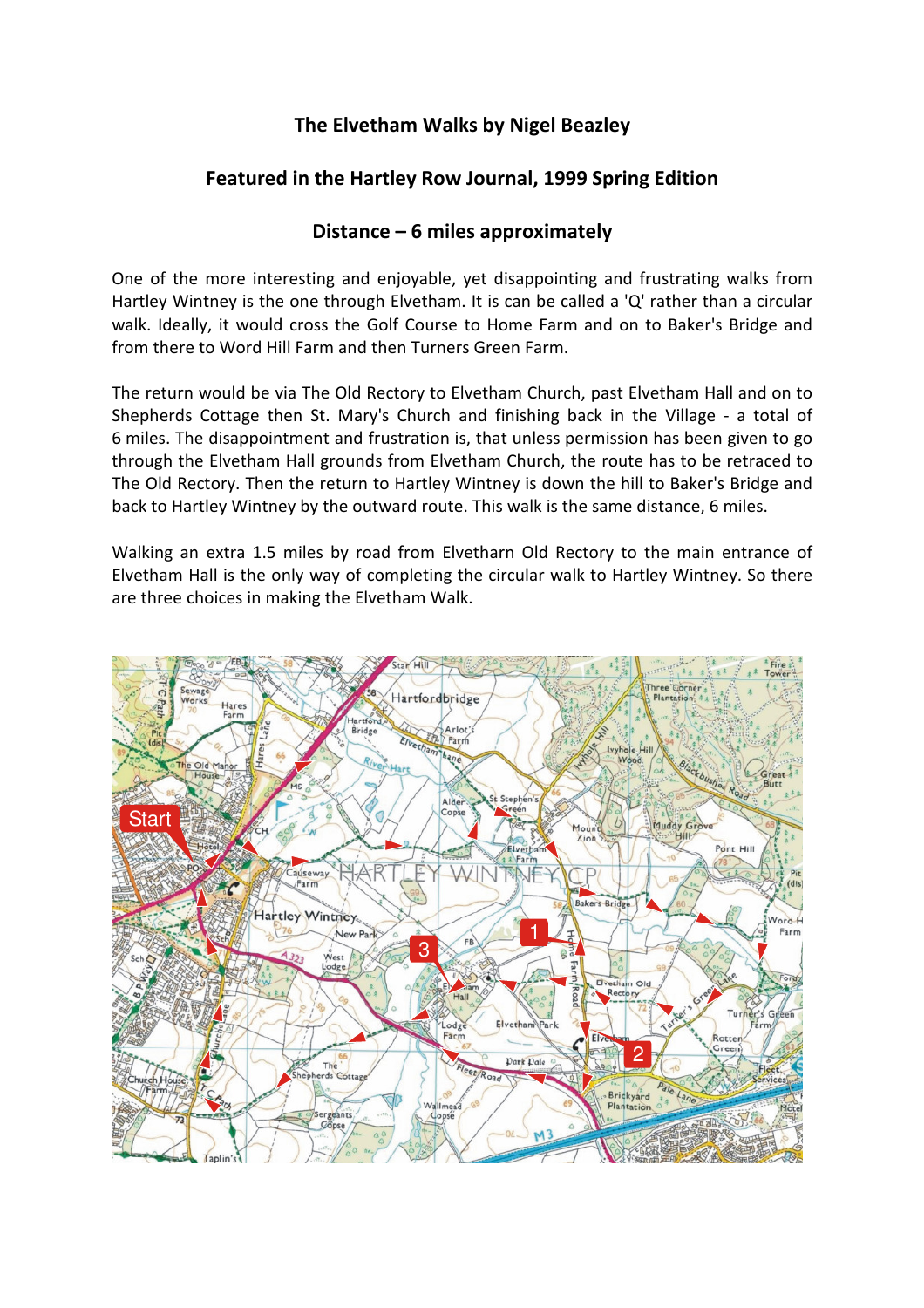## Starting from Hartley Wintney Car Park.

Take either of the exits from the car park to the High Street and cross to the pavement opposite. Turn left and walk to the last house before the Golf Course and take road to the right as far as the Duck Pond - Causeway Pond. The farmhouse beyond is Causeway Farm.

There is a stile and footpath sign on the left side of the road as it passes the pond. Follow the footpath that goes along the edge of the Golf Course. Initially bear right towards the corner of the perimeter hedge of the garden of Causeway Farm and then keep close to the hedge and the perimeter fence of the Golf Course as far as the post with sign to ELVETHAM.

Follow the direction of the sign, turning right from the Golf Course to where, within a few yards, the path joins a wide cart track. Turn right along the track under the wires of a pylon and through the new part of the Golf Course. Though the waymarks should show the direction line of the path you should, on reaching open fields beyond the Golf Course keep to the left of the hedge i.e. right hand edge of the field. In the distance - half left - are the buildings of Horne Farm to which the path leads.

Along the path there is a stile - later a six bar gate and a cattle trough. After this it follows the bank of the River Hart for about 100 yards, to a concrete footbridge taking the path across the river, then the path turns left, right, and right again turning in the direction of one Home Farm's outbuildings. Just before the building the path bends left and joins a track to the right that passes farm cottages to Elvetham Lane. On reaching the lane, turn right and walk about 500 yards past Home Farm on the right towards Baker's Bridge.

There is a footpath sign by the cottage on the left-hand side of the road just before reaching Baker's Bridge. Follow this path; it ascends and keeps to the right hand edge of three fields with the hedge to the right of it. In the third field and at the point where path reaches woodland at the corner of the field, it leaves the field across a footbridge to the right and follows the edge of the woodland for about 30 yards and then turns left. Follow the path between the woodland and the barbed wire fence as far as a barn on the site of what on the map is shown as Word Hill Farm. Just beyond the barn is a track.

Turn right along the track in the direction of Turner's Green Farm. About 300 yards ahead there is a wooden bridge over Fleet Brook beyond which the path leads towards the house and outbuildings which comprise Turner's Green Farm. The track joins a metalled road before reaching the farm. Follow this to the right and look out for a footpath sign on the right about 500 yards along the road and follow the path towards a dead tree, with a few branches, standing in the hedge on the horizon on the far side of the field.

Turn right along the track in the field. On reaching this landmark follow the path across the next field towards the near right hand corner of the perimeter hedge of the house there - The Old Rectory. On reaching the hedge, follow the path along the line of the hedge to the right of the property as far as the road.

This is the point from which the walk can be taken in three different ways. Whichever way has been chosen, the fifteen-minute walk to Elvetham Church and back is worthy of inclusion. To reach the church cross the road to the footpath sign opposite the entrance to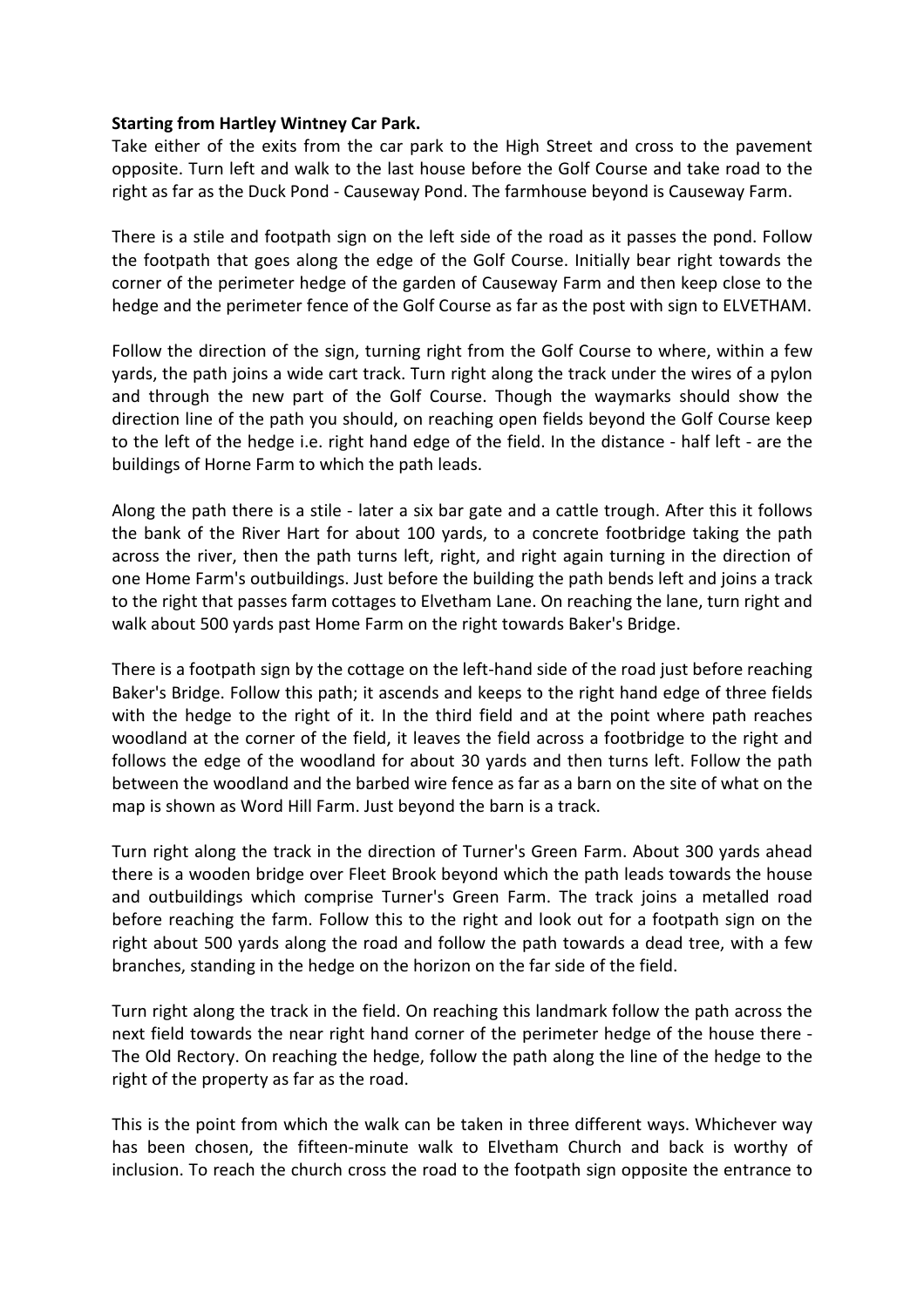The Old Rectory. The footpath crosses the field to a plantation of conifers - head for the lefthand comer of the taller trees to the right of the plantation. After the stile follow the path through the plantation as far as another stile. Although the church is now in sight, the path to it is unclear. Follow a direction in line with the lower step of the stile across some open ground to a stile beyond which is the farm road leading towards the church. From there the way to the church is clear.

The Conference Centre that now owns Elvetham Hall now uses the church as a lecture room. However, the Chairman of Hartley Wintney and Elvetham Parish Councils, lays a wreath on the War Memorial each year on Remembrance Day. From the front of the church there is a good view of Elvetham Hall but, unless permission has been given to pass through the grounds this is the nearest members of the public may go. Unless such permission has been obtained it is about-turn and back to the road.

The choice of walks from here back to Hartley Wintney is:

1. To turn left and follow the road back to Home Farm and from there return on the footpath taken at the start, or;

2. To turn right and follow the road as far as the T-junction with the road running alongside the M3. Turn right and walk as far as the T-junction with the Hartley Wintney - Fleet Road, turn right again and follow the road as far as the main entrance to Elvetham Hall,

(From there see below under 3rd choice).

The first choice is disappointing because it means about a 30 minute walk back along the way already followed, the second choice is even more unsatisfactory as it entails 20 minutes of road walking and the Fleet Road does not make allowances for walkers.

3. The third, and most satisfactory, way is to continue from the church along the road through the grounds of Elvetham Hall to the main entrance. Permission to do this may be sought by making a telephone call before starting the walk to the Management of the Conference Centre (01252 844871). Sympathetic responses have been given.

Having reached the Fleet Road entrance to the Conference Centre, turn right and almost immediately cross the road to where a footpath sign points the way through a coppice. On the other side of the coppice, take the path along the left-hand side of the field. This follows the line of the hedge as far as the house - Shepherds Cottage. Here the path joins a farm track up a gentle slope and then gently down and then a bend to the right.

Where the end of the track and a road come in to view and the track passes under telegraph lines, there is a path to the right through a gap in a hedge. Go up and across the field towards a house - Church House Farm. There is a stile and gate at the far side of the field opposite the farm. On the side of the stile the footpath turns right and climbs uphill through the trees parallel to the road as far as the perimeter fence of the churchyard.

Enter the churchyard and take the path past the front of the church to the Lychgate. Go